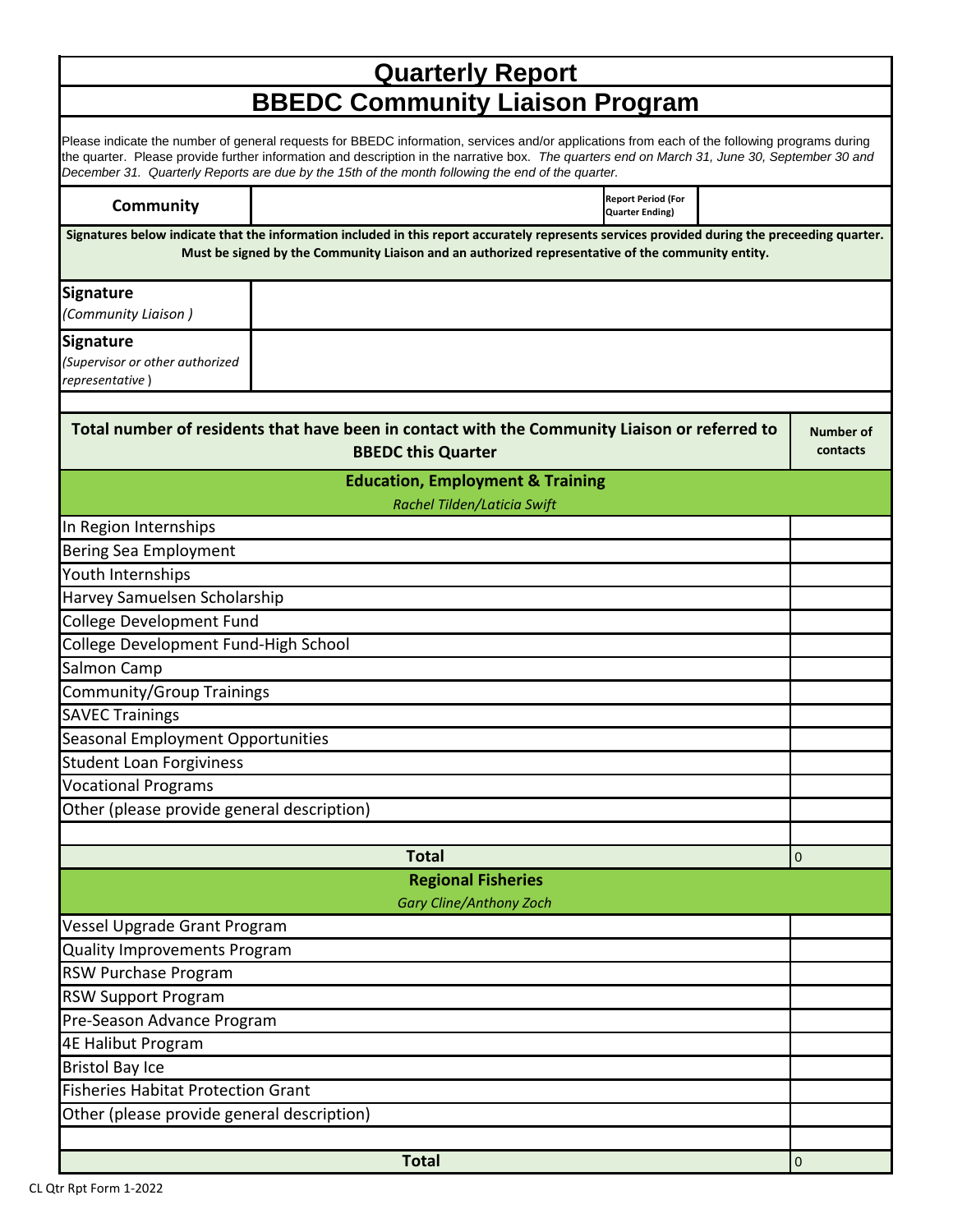| Total number of residents that have been in contact with the Community Liaison or referred to<br><b>BBEDC this Quarter</b> |  |  |                                  |  |  |
|----------------------------------------------------------------------------------------------------------------------------|--|--|----------------------------------|--|--|
| <b>Economic Development &amp; Brokerage</b><br>Alice Ruby/Massa Pat/Walter Reynolds                                        |  |  |                                  |  |  |
| <b>Arctic Tern Grant</b>                                                                                                   |  |  |                                  |  |  |
| <b>Emergency Transfer Grant</b>                                                                                            |  |  |                                  |  |  |
| Community Block Grant/Infrastructure Grant Fund                                                                            |  |  |                                  |  |  |
| <b>Grant Writing Assistance</b>                                                                                            |  |  |                                  |  |  |
| Interest Rate Assistance                                                                                                   |  |  |                                  |  |  |
| Permit Loan Program                                                                                                        |  |  |                                  |  |  |
| Permit Brokerage (Fishing permits, vessels, miscellaneous)                                                                 |  |  |                                  |  |  |
| Personal Finance/Education                                                                                                 |  |  |                                  |  |  |
| <b>Shore Fishery Lease Grant</b>                                                                                           |  |  |                                  |  |  |
| <b>Tax Preparation Program</b>                                                                                             |  |  |                                  |  |  |
| <b>Technical Assistance</b>                                                                                                |  |  |                                  |  |  |
| <b>Vessel Acquisition Program</b>                                                                                          |  |  |                                  |  |  |
| Other (please provide general description)                                                                                 |  |  |                                  |  |  |
|                                                                                                                            |  |  |                                  |  |  |
|                                                                                                                            |  |  |                                  |  |  |
| <b>Total</b><br>$\mathbf 0$                                                                                                |  |  |                                  |  |  |
| <b>BBEDC General Forms</b>                                                                                                 |  |  |                                  |  |  |
| Relationship Disclosure form                                                                                               |  |  |                                  |  |  |
| Comment form                                                                                                               |  |  |                                  |  |  |
| <b>Residency form</b>                                                                                                      |  |  |                                  |  |  |
| Total number Residency Forms signed by Liaison this quarter                                                                |  |  |                                  |  |  |
| Other (please provide general description)                                                                                 |  |  |                                  |  |  |
|                                                                                                                            |  |  |                                  |  |  |
| Indicate the number of BBEDC Liaison meetings attended<br>during the quarter                                               |  |  | Tele-conference Video-conference |  |  |
|                                                                                                                            |  |  |                                  |  |  |
| What BBEDC programs would be of most interest to your residents in the next quarter?                                       |  |  |                                  |  |  |
|                                                                                                                            |  |  |                                  |  |  |
|                                                                                                                            |  |  |                                  |  |  |
|                                                                                                                            |  |  |                                  |  |  |
|                                                                                                                            |  |  |                                  |  |  |
|                                                                                                                            |  |  |                                  |  |  |
| What topics or BBEDC programs should be included in upcoming monthly Community Liaison virtual meetings?                   |  |  |                                  |  |  |
|                                                                                                                            |  |  |                                  |  |  |
|                                                                                                                            |  |  |                                  |  |  |
|                                                                                                                            |  |  |                                  |  |  |
|                                                                                                                            |  |  |                                  |  |  |
|                                                                                                                            |  |  |                                  |  |  |
|                                                                                                                            |  |  |                                  |  |  |
|                                                                                                                            |  |  |                                  |  |  |